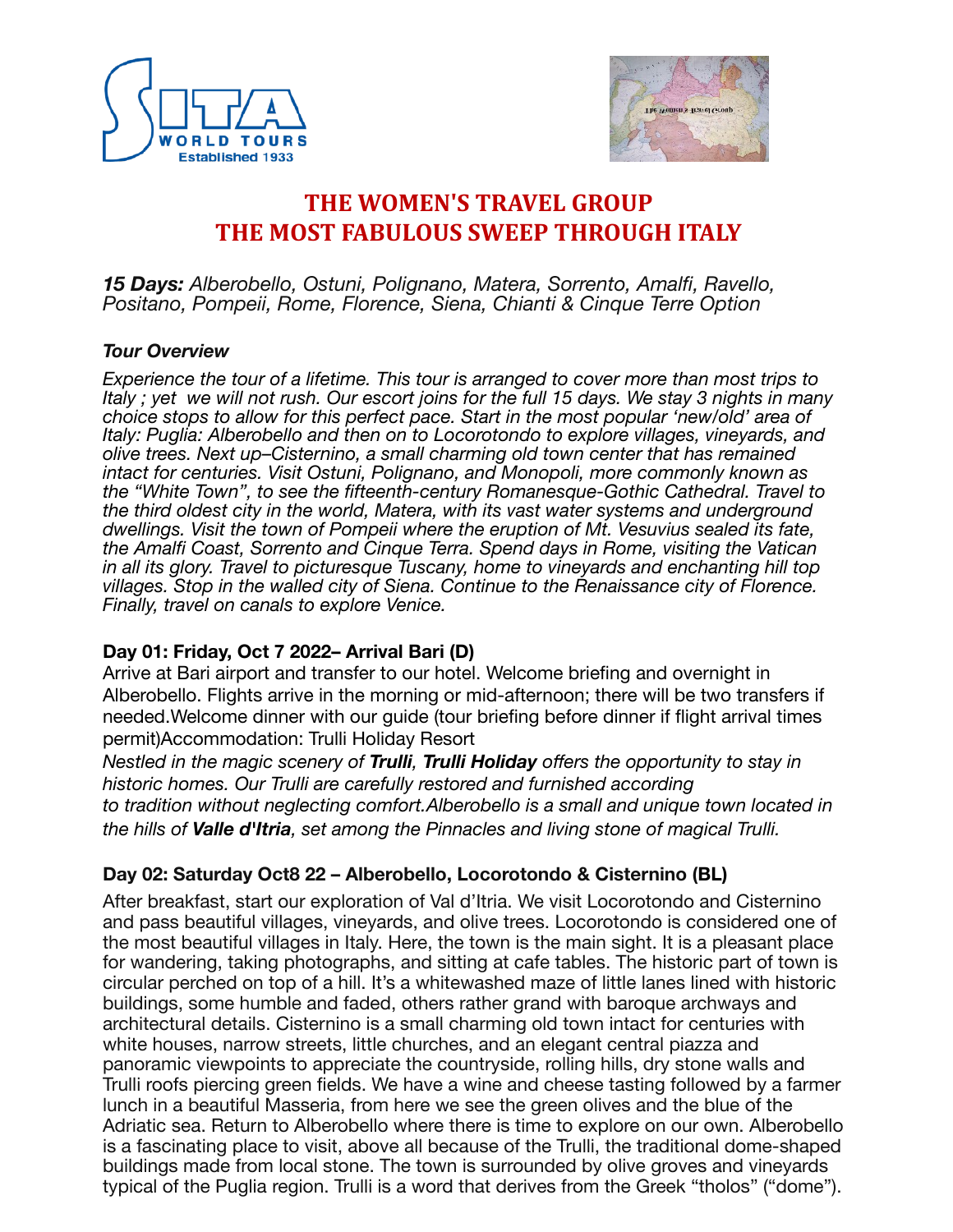



Each whitewashed "trullo" is built without lime or cement and has a conical roof on the outside, which is dome-shaped inside and consists of a square central compartment that connects through arcades with the kitchen and other rooms. Overnight in Alberobello.

## **Day 03: Sunday, Oct 9 22 – Ostuni, Polignano & Monopoli (B L)**

Today, visit Ostuni, Polignano & Monopoli. Ostuni, perched on three hills 700 feet above sea level, is known as the "White Town", thanks to characteristic whitewashed houses of its historic center, a tradition kept. The fifteenth-century Romanesque-Gothic Cathedral dominates, with a façade sporting a 24-ray rose window of rare beauty. The small town of Polignano enjoys a spectacular position. Placed approximately 50 miles south of Bari and erected on the edge of a rocky gorge, the town is one of the most ancient establishments in Puglia and was populated by serial invaders from the Huns to the Normans. People come to view the crashing waves, visit the caves, and check out the panifici (bakery) in the atmospheric historical center. In Monopoli, we experience the "PaeseVecchio" as the locals call the heart of the town, where we find an unusual concentration of cultural heritage and churches, one next to another. We find small and charming homes, once inhabited by heroic fishermen and farmers, whose children are still dedicated to producing great wines. Walking among the narrow streets, between arches and alleys, feel the sea air and fragrances of fresh tomato sauce cooked for hours. **Overnight in Alberobello**

### **Day 04: Monday, Oct 10 22 – Matera - Sorrento (BD)**

Transfer to Sorrento with stop in Matera where we have time to explore with our Tour Escort. Matera is an ancient city that seems to have existed forever. It is the third oldest city in the world, after Aleppo and Jericho, with over 10,000 years of history. From natural cavities carved by wind and rain to the first man-made caves, we discover how easy it was to shape the limestone of the Sassi rock. Hence there are real underground dwellings, in the belly of Mother Earth. A woven structure that has intrigued experts has also discovered how it was possible to live in the absence of running water. Matera is a World Heritage Site. We walk through the beautiful streets and traffic-free squares and enjoy the most picturesque alleys We have free time for lunch before continuing to Sorrento, arriving by late afternoon. Overnight in Sorrento Enjoy a 3-course dinner with wine in a local restaurant Accommodation: Hotel Regina

*Hotel Regina is in a residential area of the historical center of Sorrento. It is an oasis, steps from the city center, with its bars shops, and restaurants. In the garden of the hotel, with citrus trees, at the edge of its swimming pool, we can enjoy the "light snack" prepared by our Chef with typical local products while a reading room and a lounge bar are available for tranquility. Enjoy spectacular views with a glass of white wine or cocktail. The splendid panorama sweeps 360 ° from the green hills and the Bay of Naples and Vesuvius.*

# **Day 05: Tuesday, Oct 11 22 – Amalfi Drive (B)**

The beauty of the Amalfi Coast is legendary and has inspired artists, writers, and musicians over centuries. Widely considered Italy's most scenic coastline, deemed by UNESCO "an outstanding example of a Mediterranean landscape, with exceptional cultural and natural scenic values". These delicate fishing villages embrace the hillsides or stretch in deep green valleys, along a dramatic coastline, challenging gravity. Our guide will lead us to the town of Amalfi where we have time to explore the medieval part of the city with the imposing Dome of St.Andrew and ancient buildings dating from when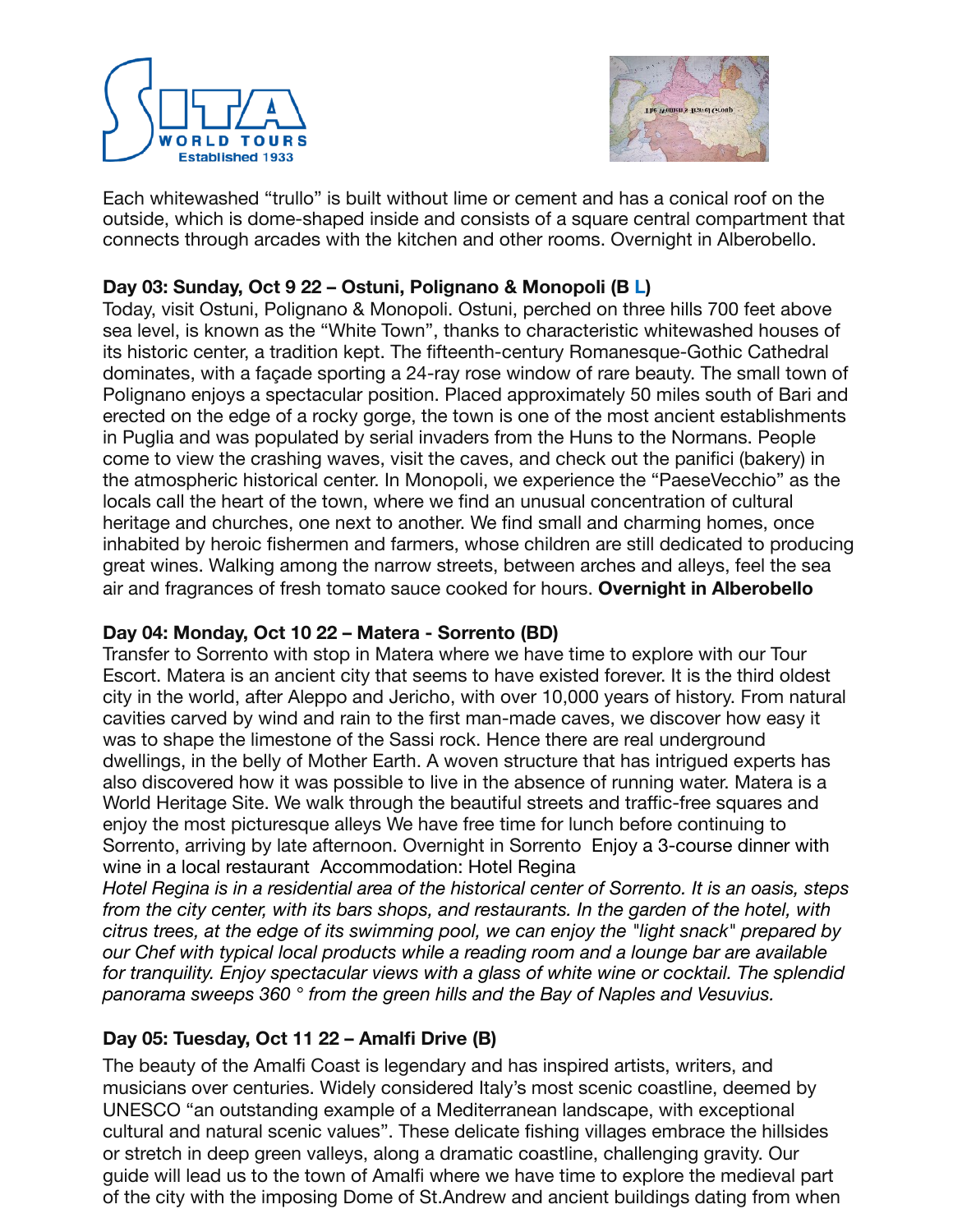



Amalfi was a the maritime power in the Mediterranean. We stop in Minori for a sweettasting at Sal de Riso, one of the most celebrated pastry chefs in Italy Later, we ascend to Ravello, considered the most beautiful small town in southern Italy. Perched on severe, terraced slopes, the French novelist André Gide said Ravello was closer to the sky than the sea. Covered with luxuriant gardens, peaceful roads, we find unforgettable views over the sky-blue coast below. **Return to Sorrento** late afternoon and overnight.

## **Day 06: Wednesday, Oct 12 22 – Pompeii Excursion (BD)**

Today we visit ancient Pompeii. Pompeii is not a time machine but the closest thing to learn about everyday life in an ancient Roman city. Once a vibrant town, Pompeii's fate was sealed with the eruption of Mount Vesuvius in 79 A.D. Today, Pompeii is a UNESCO World Heritage site, one of the most visited archaeological sites in the world. Pompeii was a major port for the Roman empire, which dominated the Mediterranean. As a classic port, the town was filled with sailor's hotels, bars, public baths, taverns, and brothels. The archeological site and continuous excavations give visitors the best look of ancient Roman days. Visit the Roman Forum; the theatre, whose acoustics are so good we won't need microphones to be heard from the stage (70 A.D), the Anfiteatro the oldest-known Roman amphitheater in existence. Now covered in grass, it originally held 20,000 spectators. Return to Sorrento for lunch (not included) and enjoy an afternoon of relaxation or continue your exploration of the city. Tonight, enjoy a candlelight dinner in Sorrento with a sea view. **Overnight in Sorrento**.

# **Day 07: Thursday, Oct 13 22 – Naples to Rome (BD)**

Transfer to the Railway Station in Naples to catch the high-speed train to Rome. Upon arrival, transfer to our hotel. Later, walk to the restaurant and enjoy a tasty dinner. Overnight in Rome Accommodation: Hotel San Giovanni *The Hotel San Giovanni is located in the heart of one of the most authentic and appealing neighborhoods, just outside the ancient Aurelian Walls. The building once housed a monastery and was renovated and converted to an 82-room hotel.* 

# **Day 08: Friday, Oct 14 22 – Vatican & Heart of Rome (BD)**

After breakfast, We enjoy a unique visit to the Vatican Museum. Access the Museum easily with your skip-the-line tickets. Our visit will be memorable: our guides have drawn up a route to include all major sights as well as surprises. See the Belvedere Courtyard with Apollo Belvedere & Laocoön & His Sons, Raphael Rooms, Galleries of the Candelabra, of the Maps and of the Tapestries, Sistine Chapel, Pinecone Courtyard, St. Peter's Basilica, and exit on St. Peter's Square to enjoy the magnificent view of the imposing Cathedral. We return to our hotel to relax. Late this afternoon meet our tour leader for a walking tour of the Baroque Town with Piazza Navona, Pantheon, Spanish Steps, Piazza di Spagna, Italian Parliament, and fascinating narrow streets of ancient Rome. Return to the hotel with our tour leader. Enjoy a dinner in the very heart of the eternal city. **Overnight in Rome**.

# **Day 09: Saturday, Oct 15 22 – Rome (B)**

Today is at leisure. This tour has been designed to offer the best of each city visited combined with some free time to customize a experience as well as take time to relax. See below for extra tours to see more of Rome. **Overnight in Rome.**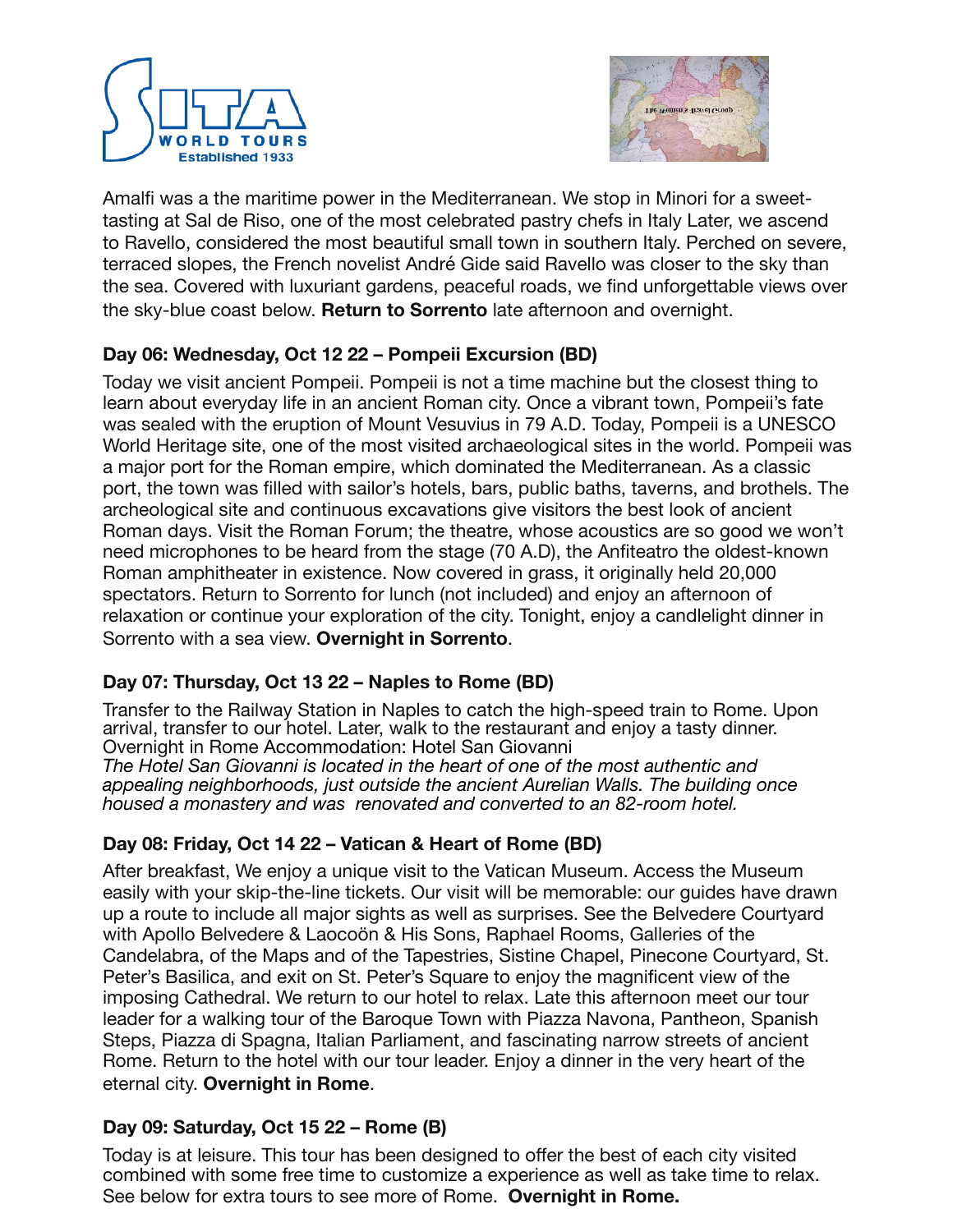



# **Day 10: Sunday, Oct 16 22 – Rome – Florence - Experience True Tuscany (B L )**

Today we continue to Tuscany. Meet our tour guide and transfer to Florence by coach with an en-route stop in Siena. The ride itself is a magnificent opportunity to enjoy the beautiful Tuscan hills, the view of small, enchanting villages as well as vineyards and castles typical of the region. Upon arrival in Siena, enjoy a wine & food experience in the heart of old town. In ancient times, there was only one city that competed against Florence for power, wealth, and artistic beauties: Siena. Here we enjoy a walking tour to discover Piazza del Campo, the main central square where the famous Palio horse race takes place every year, as well as exploring quieter backstreets and learning about the Contrade, the 17 medieval city districts that compete against each other. Continue to Florence, arrive in the late afternoon. Time permitting, en route stop in Monteriggioni. Overnight in Florence

#### Accommodation: Hotel Croce Di Malta Florence

*Hotel Croce di Malta is located a few steps from the Arno River and Santa Maria Novella. The church makes up one of the corners of a triangle of works of art linking Piazza Santa Maria Novella, Pont Vecchio, and Piazza Duomo, all of which are only minutes' walk away. From the rooftop terrace take in a sweeping 360-degree vista of the elegant, sophisticated shape of the Duomo against the backdrop of the Florentine hills, red cupola by Brunelleschi whiteness of the marble with the green of the glorious Santa Maria Novella façade and its soaring Romantic-Gothic bell tower. At sunset, this view lights up with all the nuances of red, yellow, and gold springing forth from rooftops and buildings.* 

### **Day 11: Monday, Oct 17 22 – Magnificent Florence - Food & Arts (BD)**

We start exploration of Florence from the unknown and most picturesque side of the city: visit the market of San Lorenzo where it is possible to see food arriving from the Tuscan countryside. Our tour leader will guide us through Mercado Centrale is a chance to taste cheeses, fruits, vegetables, and bread. If you're still hungry, there's free time for lunch. In the afternoon, meet our guide in the hotel and get ready to explore the heart of the town. Lorenzo de Medici transformed Florence into the cradle of the Renaissance by attracting the best artists, architects, and writers of the time; Leonardo da Vinci, Michelangelo, and Botticelli who he commissioned to produce various works of art and architecture. We visit Piazza della Signoria, walk by the Palazzo Vecchio, the Duomo with Giotto's bell tower (from outside), and Ponte Vecchio. Our walk through Florence ends with a visit to the Accademia to admire, among the masterpieces, the jewel of Michelangelo: the statue of David. Overnight in Florence Enjoy a 3-course dinner with wine in a local restaurant

### **Day 12: Tuesday, Oct 18 22 – Optional Cinque Terre (B)**

Today is at leisure. Why not join a small group tour to Cinque Terre? You will discover the most beautiful villages of Cinque Terre, enjoy the luxuriant panoramic seaside vineyards, and savor a delicious fresh seafood typical lunch including Cinque Terre wine, and experience an amazing boat trip. Take the most beautiful pictures of Cinque Terre from the sea. (Full description below) Overnight in Florence

### **Day 13: Wednesday, Oct 19 22 – Welcome to Venice (BD)**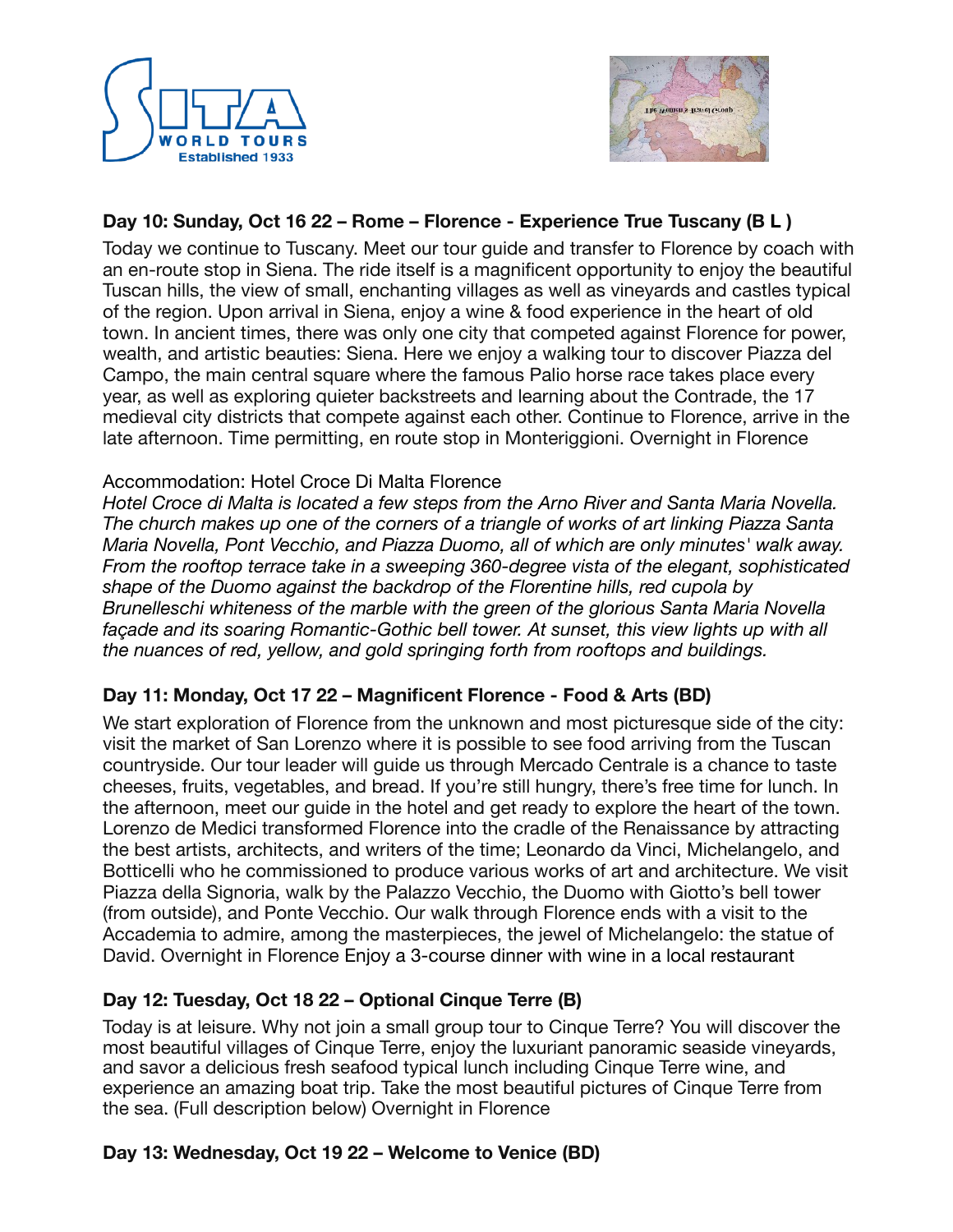



After breakfast, transfer to Florence's train station. Enjoy the high-speed train to Venice. The city has no roads and cars but only boats and canals. It is built on several small islands linked by hundreds of bridges. Arrive late morning and transfer to our hotel in the Laguna. Free time to explore Venice on our own. Overnight in Venice Enjoy a 3 course dinner with wine in a local restaurant. Accommodation: Hotel Carlton on The Grand Canal *Elegant and welcoming, the Hotel Carlton on the Grand Canal has been run with passion for 30 years by a Venetian family which loves to pay its guests attention, by providing them with valuable advice on how to capture the city's true essence. Pastel shades, Venetian stuccoes, glass wall lamps made in Murano, furnishings which, while being functional, recall the glorious Serenissima epoch: these are the elements of the new hall and bar, completely mirrored on marvelous Istria stone. Right at the center of the hotel is an original glass cupola creating light effects that highlight its sophistication*

### **Day 14: Thursday, Oct 20 22 – Enjoy "La Serenissima" Venezia (BD)**

In the afternoon, a guided visit of Venice followed by a gondola tour. The afternoon is the best moment to enjoy Venice when most visitors leave the city, and the narrow streets become fascinating and mysterious, a secret path to the Past. Our guide will help us visit the main sights of the city but also discover the real soul of Venice spending some time outside of the main tourist areas, places that you can reach by yourself only if you get lost. The tour will end with a Gondola ride. In the evening, enjoy a Venetian Dinner. Farewell Dinner with wine Overnight in Venice.

### **Day 15: Friday, Oct 21 22 – Departure Venice (B)**

After Breakfast, transfer to the Airport for your flight home.

### **Optional Tours In Rome – Oct 14 & Oct 15**

**Colosseum and Ancient Rome Tour with Forum and Palatine Hill Small-Group – Skip the line (3:00 PM- 6:00 PM Oct 14 & Oct 1 ) (10:00 AM – 1:00 PM – Oct 15) Highlights** Explore the ancient remains of the Roman Forum one of the birthplaces of modern democracy - Climb Palatine Hill to soak up the emperors' view of old and new buildings. From the time you meet your expert English-speaking guide outside the Colosseum to when they leave you at the top of Palatine Hill 3 hours later, you travel in a small group of 25 through the ruins of Ancient Rome. The crowds will disappear as you skip the lines to walk beneath the giant arches of the Colosseum.

The Colosseum is vast. It is easy to see why it was one of the Seven Wonders of the World. The scale of the double amphitheater with its stands, arches, and an arena makes visitors feel small. You'll dig into the detail of the arena, seating arrangements, and spectacles, to discover life in the past. You leave with a completely different picture of ancient Roman society. By the time you exit the Colosseum, you'll be familiar with gladiators, emperors, and Roman citizens. Your guide will take you to the Roman Forum where you'll skip the lines once again to explore the ruins of Rome's political center. You'll walk along centuries of cobblestones on the Via Sacra, through the temples of the Vestal Virgins and triumphal arches up to Palatine Hill. This is where legend has it that the city was founded and where the emperors built palaces. Looking over the monuments of ancient Rome from Palatine Hill, you'll understand how fascinating the city is. After your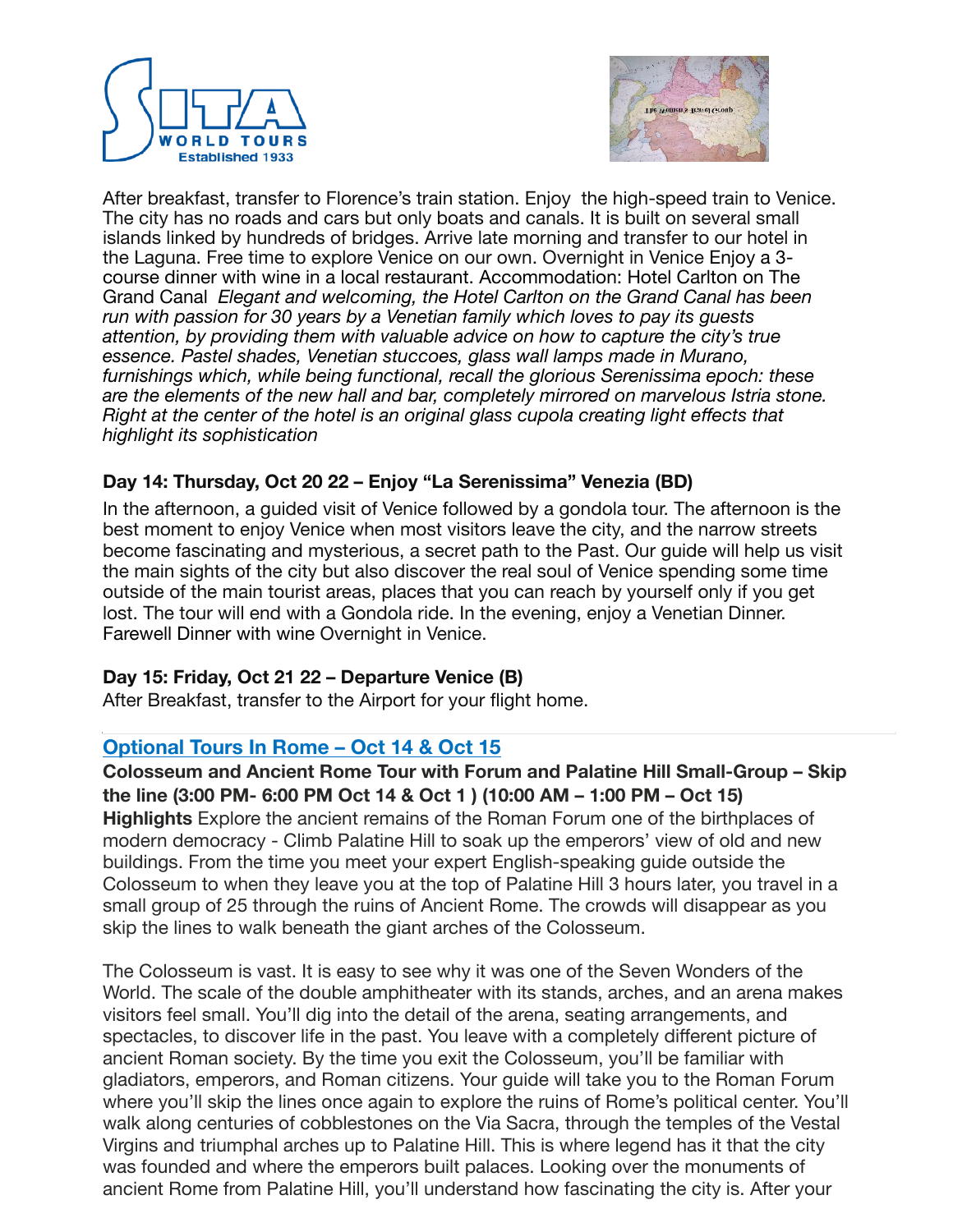



3-hour exploration with an expert guide and headsets, you'll be enthralled by the story of how this city conquered the world.

**Villa Borghese Park Walking Tour (4:00P – 6:00P – Oct 14 & Oct 15) (10:00A – 12:00N – Oct 15)** Visit Villa Borghese "the green heart" of Rome and third largest park in the city. Highlights - Visit the green park in Rome - Discover with your guide the three fences and the secret gardens - Relax in the park with timeless plants and evergreen trees - Breathe the Villa Borghese history - Immerse yourself in the history of rich families and artists and secret gardens! You discover the three "fences" that divide the Villa: the dark enclosure with its fountain and the ancient "Loggia dei Vini" connected by an underground tunnel to the Casina Nobile, now the famous Borghese Gallery: the enclosure of the perspectives that is the present park of the fallow deer, where are periodically exhibited works of artists of our day, and the largest enclosure called the Barco initially uncultivated forest for walking and where then Marco Antonio Borghese built the lake and the temple.You also discover history of the Casina Nobile, commissioned by the Borghese family and container of works by artists such as Caravaggio and Bernini, considered at the time a museum of contemporary art and therefore the first museum in Rome to deal not only with antiquities.

**Morning: Cooking class in the Roman Countryside (08:30 AM – 3:30 PM – Oct 15)** 

There is nothing more authentic than visiting an ancient village off the beaten track, especially if you add cooking and eating. We chose Mazzano Romano, a special location 35 km north of Rome: this Medieval town is right inside the protected area of the Veio Regional Park.Reach our meeting point: in a group of 2 - 8 people, you travel to Mazzano Romano by car. Wear comfortable clothes and avoid your best shoes, because you'll join our trusted chef to either go grocery shopping at a farmer's market or, according to season, you'll reach a lavish farm! Here you pick by hand the ingredients required for lunch: seasonal veggies, fragrant herbs, and freshly laid eggs. Once in the kitchen, you learn how to prepare every item on the menu: antipasti, several kinds of hand-made fresh pasta, a second course, and a lovely dessert. This step-by-step class that employs easy techniques is suitable for cooks of all ages as you become a pasta pro, and replicate the whole menu once you're back home. You'll lunch on your preparation, paired with some good wine and maybe you'll find out that you have a real talent for Italian cuisine! Then, enjoy the countryside and relax: in the afternoon we'll take you back to Rome

### **Optional tour – Cinque Terre – Oct 18**

**Experience the magic of Cinque Terre: Riomaggiore, Manarola, Vernazza and Monterosso. Highlights**- Enjoy the colors of fishermen's houses and a boat ride - Marvel at the spectacular Mediterranean coastline- Enjoy a delicious lunch, served in a restaurant with views of the hills and the sea (depending on option selected) Walking from village to village admiring the cultivated terraces and the pastel-colored villages between the sky and the sea: this is the best and only way to experience the unique magic of Cinque Terre.On this tour we will walk through the villages of the Cinque Terre in one day, admiring and exploring these picturesque small towns. The Cinque Terre is a beautiful stretch of rugged coast and the only unspoiled part left of the lovely Italian Riviera. It takes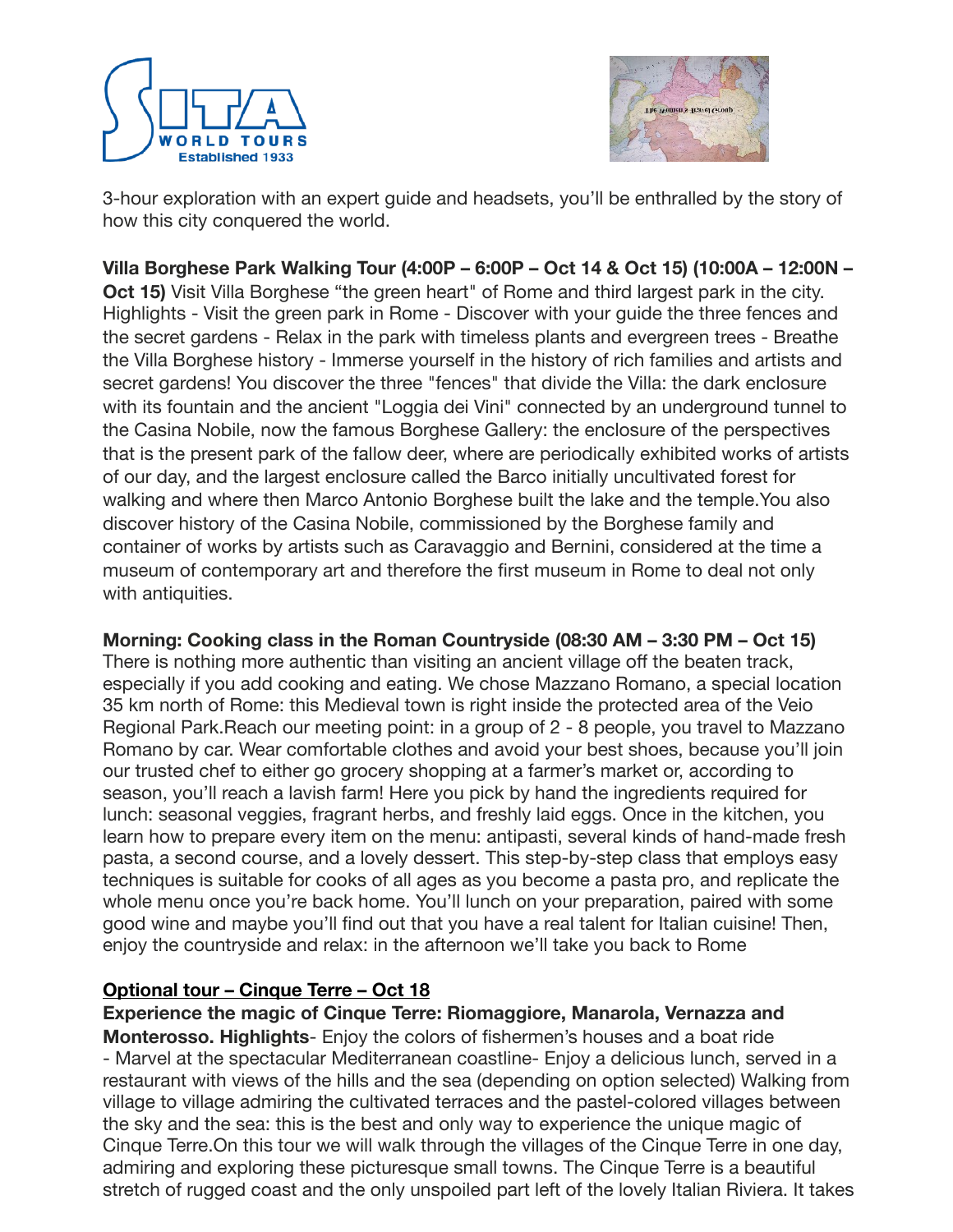



its name from five picturesque fishing villages of Riomaggiore, Manarola, Corniglia, Vernazza, and Monterosso. Cinque Terre has been inaccessible from the land for centuries, isolated by steep mountains and valleys on one side and by the sea on the other. Thanks to its isolation, the charm is a protected World Heritage Site and a National Park. Led by our knowledgeable tour guides, we discover the spectacular coastline. We first visit the Cinque Terre village of Manarola and continue with a lovely boat journey (weather permitting) to Monterosso renowned for beautiful beach and small craftsmen's shops. We reach with a short train ride, Vernazza, one of the prettiest of all, where we have free time to sit in one of the cheerful bars and cafés. By train, we arrive at Riomagg for some free time for a refreshing swim in the Mediterranean or shopping in some of the picturesque shops. Here a delicious local lunch is served in a typical restaurant with a perfect view of the sea and the hills descending to rocky coves. From Riomaggiore, a train takes us back to La Spezia concluding our Cinque Terre visit, before returning to Florence by coach. Please note that the order of the visits may change. **Inclusions:** Staff Assistance at the Meeting Point, Transport by air-conditioned bus with wi-fi onboard, Tour Escort, Lunch and Drinks, Train Tickets, Boat (weather permitting).

# **LAND ARRANGEMENTS**

**10 – 15 travelers \$5999 PER PERSON 16+ travelers \$5499 PER PERSON SINGLE ROOM SUPPLEMENT \$900 PER PERSON Deposit \$600 per person of which \$350 is refundable. Please review our Booking Form. UPON REQUEST** 

# **Optional Tours**

**Rome Options Colosseum & Ancient Rome With Forum & Palatine Hill – Small Group, Skip The Line \$93 per person Villa Borghese & Park Walking Tour \$36 per person Cooking Class in the Roman Countryside \$215 Cinque Terre option \$86 per person** 

# **Inclusions:**

**Accommodation – 14 Nights at 4 Star hotels specified in the program**  3 x BB with international breakfast buffet in Alberobello 3 x BB with international breakfast buffet in Sorrento 3 x BB with international breakfast buffet in Rome 3 x BB with international breakfast buffet in Firenze 2 x BB with international breakfast buffet in Venice

# **English speaking tour escort at the group's disposal from Day 1 – Day 15**